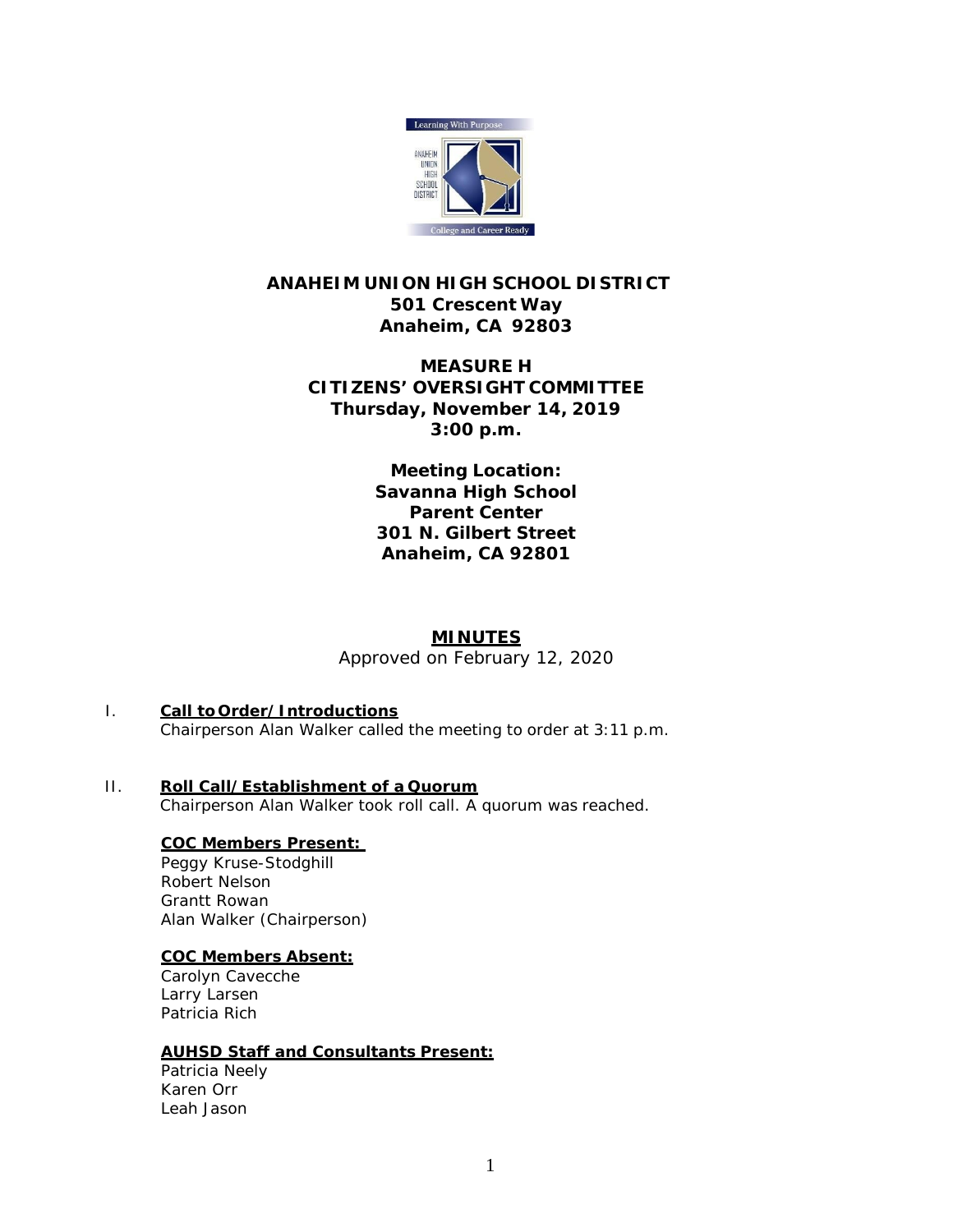### III. **Adoption of Agenda and Approval of Minutes**

Committee member Robert Nelson made a motion that was seconded by committee member Grantt Rowan to adopt the agenda of the November 14, 2019, COC meeting. All committee members agreed and the agenda was adopted.

Committee member Patricia Rich made a motion that was seconded by committee member Grantt Rowan to approve the draft minutes of the August 6, 2019, COC meeting. All committee members agreed and the minutes were approved.

#### IV. **Public Comment**

There were no public comments.

## V. **Staff Update on Measure H Program**

At 3:12 p.m., upon calling the meeting to order, the committee proceeded to tour the Savanna High School Site Improvement project areas to observe the progress of the work. The tour was led by project manager Leah Jason. The committee visited the shower/locker rooms, the new quad, shade structures, campus entries, and observed the new landscape. At 4:16 p.m., upon completion of the tour, the COC continued with its meeting.

Patricia Neely presented an update on the Cypress High School Site Improvement Project, which is currently in its closeout phase. This CBA project, which started in March 2018, is now complete. The filing of the notice of completion was recommended to the Trustees at the Board meeting of October 2019. The project was delivered within budget with savings of \$1.3M.

Patricia Neely presented an update on the Kennedy High School Site Improvement Project, which is currently in its closeout phase. This CBA project, which is at 95% punch list completion started in June 2018 (shovel in ground July 2018), and is essentially complete. The filing of the notice of completion will be recommended to the Trustees at the Board meeting of December 2019. The project will be delivered within budget.

Patricia Neely and Leah Jason presented an update on the Oxford Academy Music Building and Engineering Lab project. This CBA project is minimally funded with Measure H dollars mainly for technology upgrades, furniture, safety and security. This CBA project, which is at 95% punch list completion started in June 2018, and is essentially complete. The filing of the notice of completion will be recommended to the Trustees at the Board meeting of January 2020. The project will be delivered within budget and schedule. This project was awarded a \$1.3 M Career Technology Education (CTE) grant from the State for the Engineering Labs.

Patricia Neely and Leah Jason presented an update on the Savanna High School Modernization and Site Improvement Project. This CBA project is comprised of two phases with a total of four increments. Phase 1 (Increments 1 and 2, main parking lot and tennis courts respectively) was completed in 2018. Phase 2 (Increments 3 and 4, Quad and Shower/Locker Room renovations respectively) was bid and awarded as an amendment to the original guaranteed maximum price in March 2019. The project is under construction, on schedule and within budget.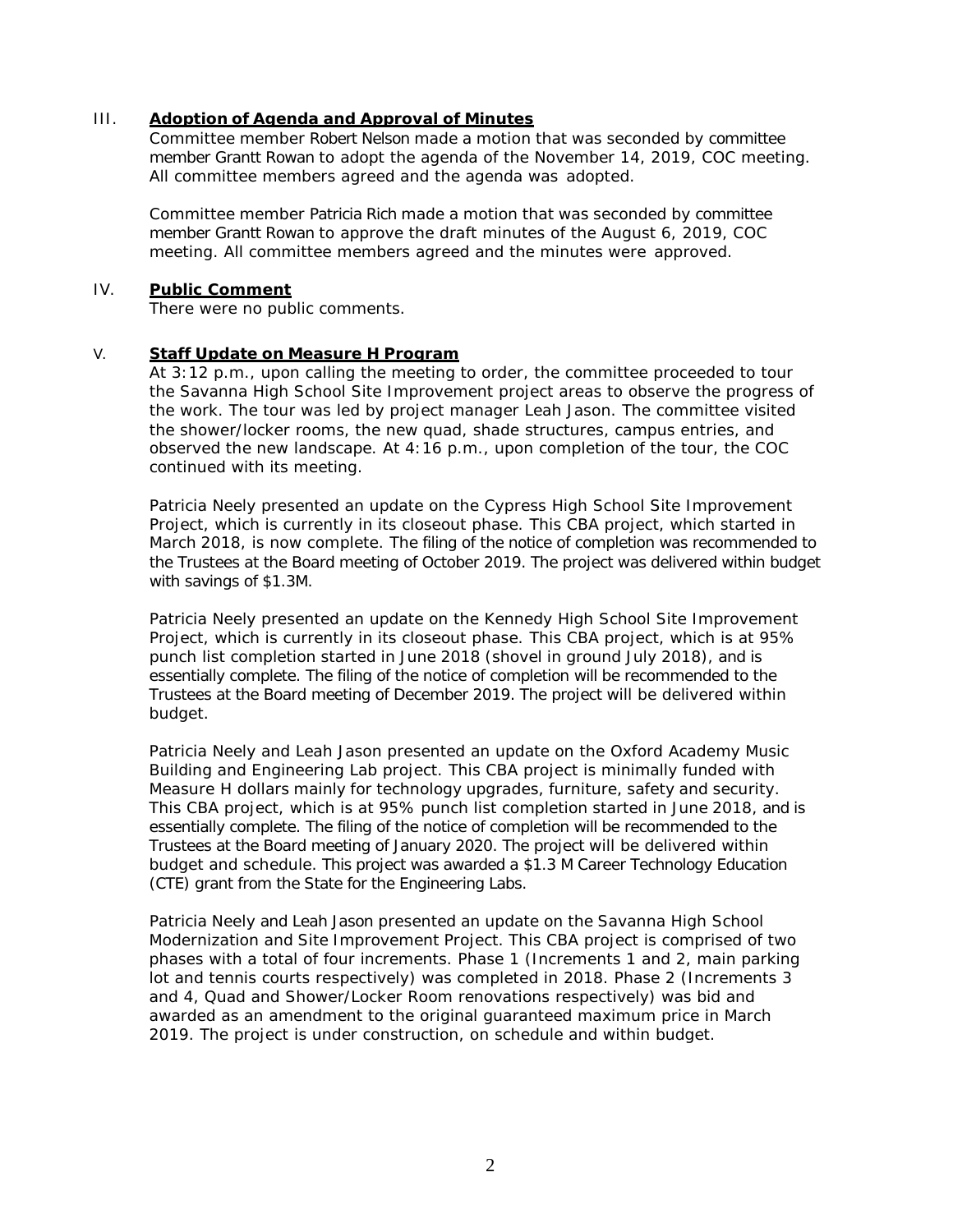Patricia Neely discussed Dale Junior High School's modernization/new construction project and the Polaris modernization project. The \$46M project was awarded to Pinner Construction in March 2019. Phase 1, which encompasses the modernization of Buildings 2, 4 and 5, is either complete with punch list work underway, and/or completing finishes in Building 5. Phase 1 is anticipated to complete early January. Phase 2 will start in January, and Polaris will restart in January as well. This CBA project is within budget, and it is scheduled to complete in February 2021.

Patricia Neely discussed the Measure H project at Western High School. The project, which was awarded in May 2019, consists of the reconfiguration of the main parking lot, improved student drop-off lanes, security fencing, landscape and irrigation. The project, which is currently in its punch list/closeout phase, is essentially complete. The filing of the notice of completion will be recommended to the Trustees at the Board meeting of January 2020. Success: The contract milestone of completing the parking lot before the start of the new academic year was achieved. Challenge: The committee was informed of the challenge experienced due to the soft soil encountered adjacent to a site storm, and the expected increased costs necessary to mitigate the soils condition with a proper base. The Measure H Practice Field project was discussed with the committee via renderings, and it will be discussed in detail at future COC meetings.

Patricia Neely discussed the Measure H project at Ball Junior High School. The project, which was awarded in May 2019, consists of the expansion of the "horseshoe" parking lot to provide improved student drop-off lanes, security fencing and gates, landscape and irrigation, and a new marquee. This project is the initial phase of a much larger site improvement project that will be bid separately, and that will take place in summer of 2020. The project, which is currently in its punch list/closeout phase is essentially complete. The filing of the notice of completion will be recommended to the Trustees at the Board meeting of December 2019. Success: The contract milestone of completing the parking lot before the start of the new academic year was achieved.

Patricia Neely discussed a Measure H project at the District Office. The project consists of the tear-off and replacement of the existing roofing material throughout the building, and the installation of tubular daylighting devices. The contract was awarded in May 2019, and competed at the end of August after experiencing delays due to the May and June rains. The project is currently in its punch list/closeout phase. The filing of the notice of completion was recommended to the Trustees at the Board meeting of November 2019. Success: With extensive areas of corrosion in the steel deck requiring repair, the project was delivered within budget with savings of \$19.8K.

Also discussed was the Measure H Video Surveillance Solution project. This is a district wide project, which provides cameras with recording capabilities at all schools and at the District Office. Seventeen sites are currently operational and four sites are in progress. The contract was awarded in December 2018, and is scheduled to complete in June 2020.

The Anaheim High School Security Fencing project was also discussed. The project consists of the installation of new fencing and gates to enclose the baseball field, and to replace the existing fencing along the school's perimeter by the athletic fields. The contract was awarded in May 2019, and completed in August 2019. The project is currently in its punch list/closeout phase. The filing of the notice of completion will be recommended to the Trustees at the Board meeting of December